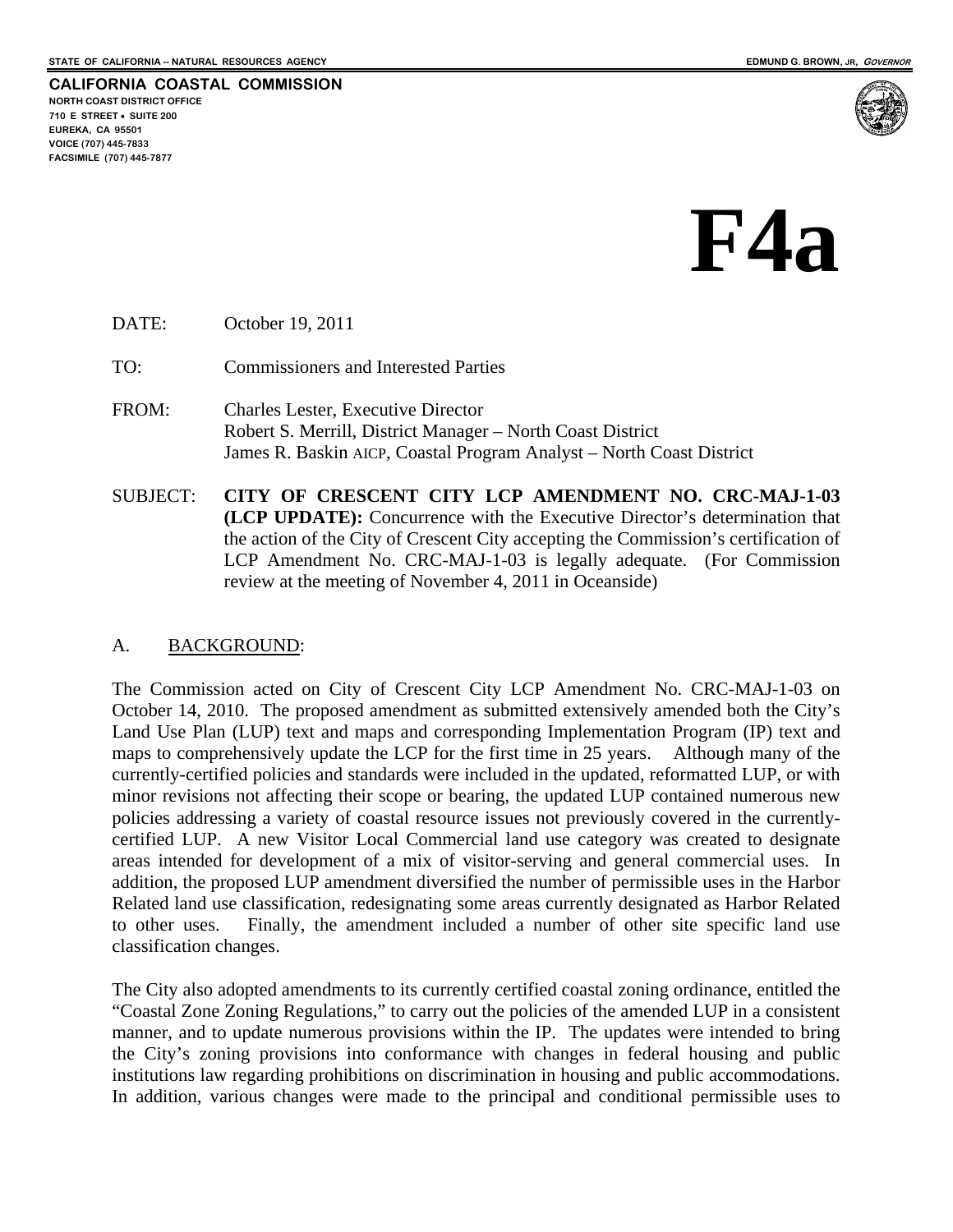## COUNTY OF DEL NORTE LCP AMENDMENT NO. CRC-MAJ-1-09 CERTIFICATION REVIEW Page 2

better match those of the amended LUP land use designations they implement. Further changes were made to the zoning districts' prescriptive development standards to bring them into a standardized format. The amendments to the IP also included a comprehensive update to the regulations within the sign ordinance. Furthermore, the LCP update added four sections into the IP setting standards for: (1) public trees and landmark/memorial trees; (2) management of stormwater runoff; (3) bed and breakfast establishments; and (4) water quality best management practices. Finally, the amendment reclassifies the zoning over a number of specific properties to correspond with proposed changes in the sites' LUP land use classifications.

The Commission rejected the amendment as submitted, but certified the proposed amendment to the LCP if modified with 31 suggested modifications. The suggested modifications included, among other changes:

- Revisions to the land use designation descriptions and policies within LUP Section 1: *Land Use and Community Development* to establish recognized and permissible land uses within each category or planning area in conformance with specific protections for public access facilities, recreational, and coastal-dependent and coastal-related development, and other priority uses, ESHA, hazard prone areas, and sites with significant visual resources, as directed by Chapter 3 of the Coastal Act.
- Insertion of policies and standards within LUP Section 3: *Transportation and Circulation* and Section 5: *Recreation and Cultural Resources*, to implement the construction of portions of the California Coastal Trail through the City.
- Expanding upon the stormwater policies within LUP Section 4: *Public Facilities and Services* to include water quality protective measures and actions developed by the Commission's Water Quality Unit in coordination with state and regional water quality control boards, as mandated by Coastal Act Section 30230 and 30231.
- Insertion of policies and standards within LUP Section 5: *Recreational and Cultural Resources* to ensure consistency with the requirements of the Coastal Act for protecting and providing public access, prioritizing recreational opportunities, and the protection of cultural and visual resources, per Sections 30210-30214, 30220-30224, 30244, and 30251, respectively.
- Insertion of policies within LUP Section 6: *Natural Resources / Conservation* to address the protection of biological resources; delineation of, use restrictions in and near, and safeguarding of, environmentally sensitive habitat areas; and the protection of coastal water quality, as directed by Coastal Act 30230, 30231, 30233, 30236, and 20340.
- Insertion of policies within LUP Section 7: *Health and Safety* to comprehensively address avoidance and minimization of risks to persons and property of all classes of natural and anthropogenic hazards per Coastal Act Section 30253, including flooding risks from sea level rise and tsunami runup.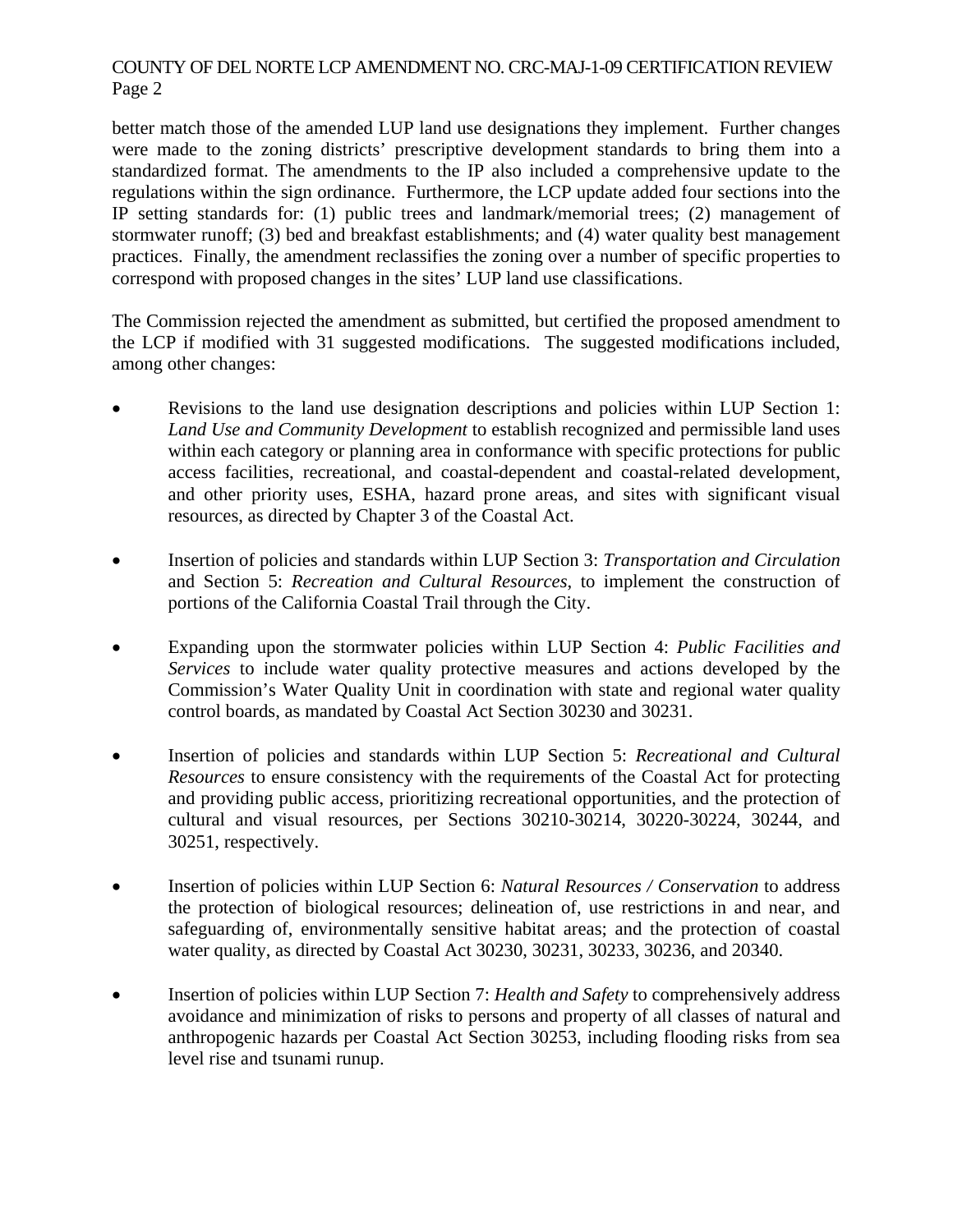## COUNTY OF DEL NORTE LCP AMENDMENT NO. CRC-MAJ-1-09 CERTIFICATION REVIEW Page 3

- Retention of previously certified Harbor Related land use designations over many parcels adjoining Crescent City Harbor area proposed for commercial land use designations to protect priority coastal dependent and coastal related industrial uses associated with the harbor.
- Insertion of expanded procedures and criteria within the implementation measures comprising the coastal zoning title of the City Code to establish minimum public notice and hearing standards for the issuance and appeals of coastal development permits as required by Coastal Act Sections 30620, and detailed in Title 14, Sections 13560 through 13577, California Code of Regulations.
- Revisions to the "Special Zoning Uses" to reflect current state law with regard to ministerial approval of second dwelling units, the granting of density bonus incentives, and development of small wind generator facilities.

# B. EFFECTIVE CERTIFICATION:

On February 22, 2011, the City of Crescent City Council held a public hearing and adopted Resolution No. 2011-006 acknowledging receipt of the Commission's resolution of certification, accepted and agreed to the Coastal Commission's modifications, agreed to issue permits in conformance with the modified LCP, and formally approved the necessary changes to the City's Local Coastal Program (see Attachment No. B). At the same hearing, the City of Crescent City Council adopted Ordinance No. 760 which amended pertinent sections of the Coastal Zone Zoning Regulations portion of the Implementation Program to comport with the Coastal Commission's modifications (see Attachment No. C).

As provided in Section 13544 of the California Code of Regulations, for the amendment to become effective, the Executive Director must determine that the City of Crescent City's actions are legally adequate and report that determination to the Commission. Unless the Commission objects to the determination, the certification of City of Crescent City LCP Amendment No. CRC-MAJ-1-03 shall become effective upon the filing of a Notice of Certification for the LCP amendment with the Secretary of Resources, as provided in Public Resources Code Section  $2180.5(2)(V)$ .

# C. STAFF RECOMMENDATION:

Staff recommends that the Commission concur with the determination of the Executive Director that the actions of the City of Crescent City to accept the Commission's certification of Crescent City LCP Amendment No. CRC-MAJ-1-03 to adopt the necessary changes to the City's Land Use Plan and Implementation Program are legally adequate, as noted in the attached letter, Attachment A (to be sent after Commission concurrence).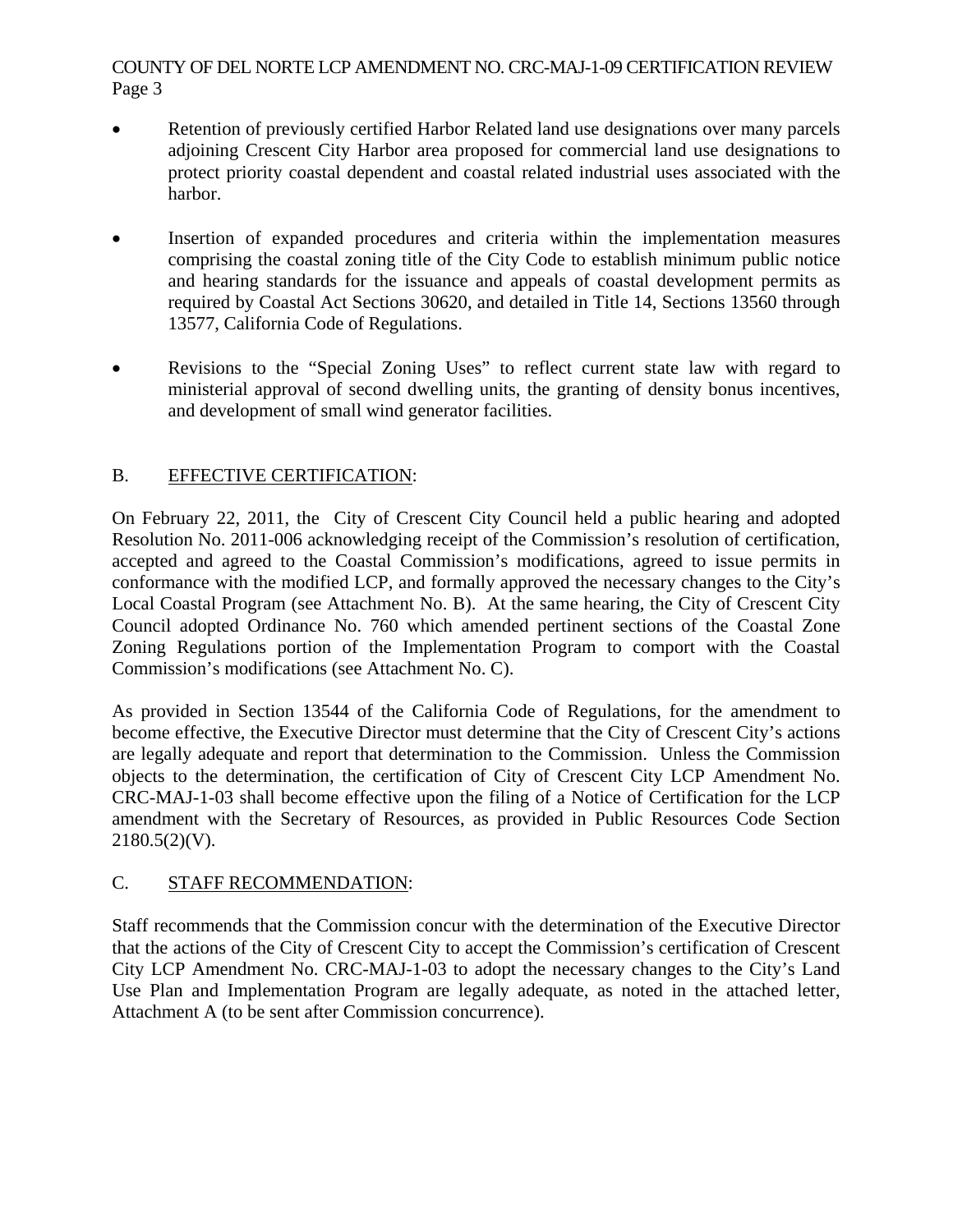## COUNTY OF DEL NORTE LCP AMENDMENT NO. CRC-MAJ-1-09 CERTIFICATION REVIEW Page 4

# **Attachments:**

- 1. Draft Notification of Effective Certification Letter
- 2. Resolution No. 2011-06<br>3. Ordinance No. 760
- Ordinance No. 760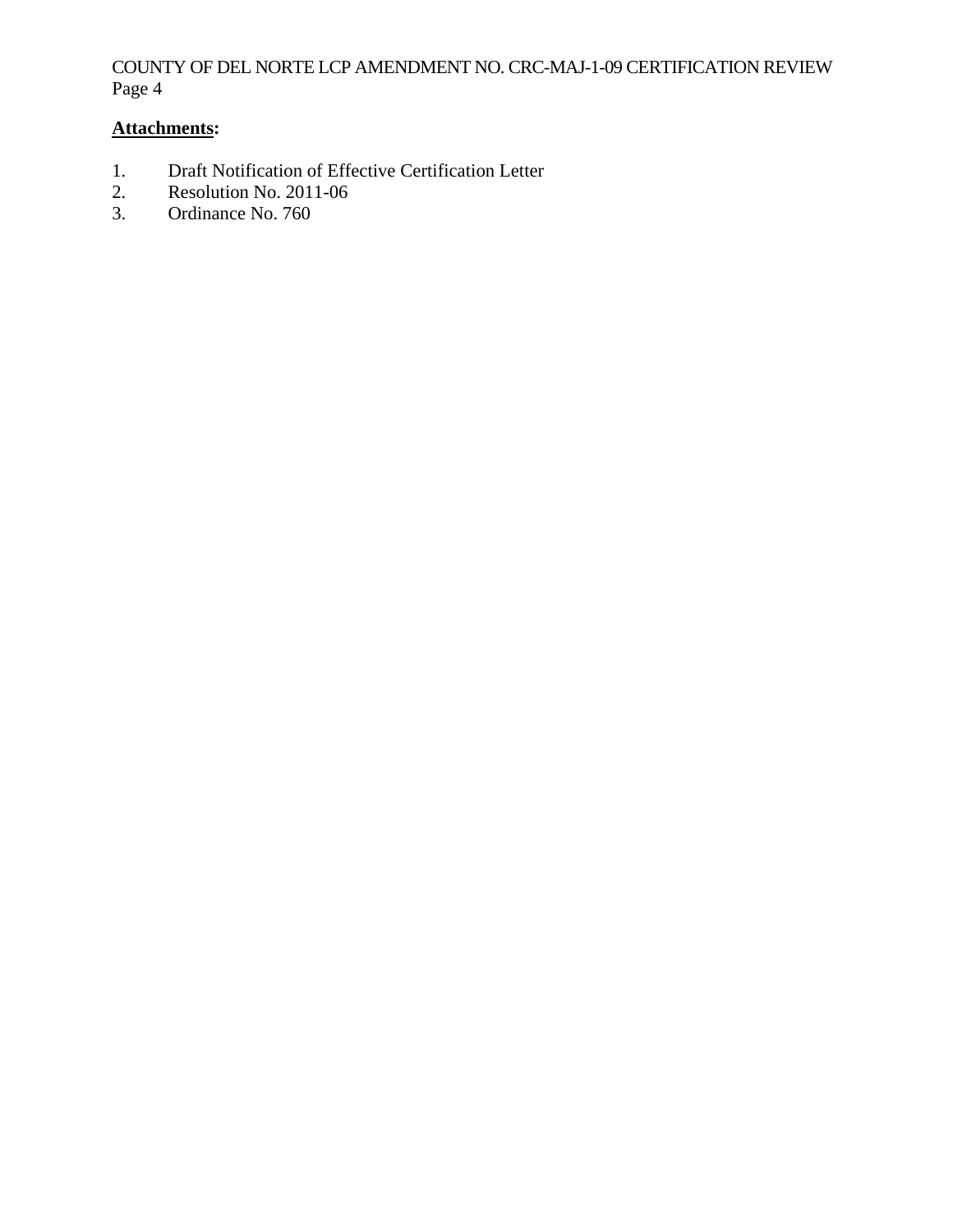**CALIFORNIA COASTAL COMMISSION** NORTH COAST DISTRICT OFFICE 710 E STREET . SUITE 200 EUREKA, CA 95501 VOICE (707) 445-7833 FACSIMILE (707) 445-7877



November  $\_, 2011$ 

Eric Taylor, Associate Planner **Planning Department** City of Crescent City 377 J Street Crescent City, CA 95531

 $RE:$ Effective Certification of City of Crescent City LCP Amendment No. CRC-MAJ-1-03 (LCP Update)

Dear Mr. Taylor:

The Executive Director of the Coastal Commission has reviewed Board of Supervisors' Resolution No. 2011-006 and Ordinance No. 760 for effective certification of the City of Crescent City LCP Amendment No. DNC-MAJ-1-03 (LCP Update).

The City's resolution indicates that the City acknowledges receipt of and accepts the Commission's resolution for certification and that the City agrees to issue permits in conformance with the modified certified local coastal program.

The Executive Director has found that the City's resolution fulfills the requirements of Section 13544(a) of the California Code of Regulations. In accordance with Section 13544(b) of the regulations, the Director has determined that the County's actions are legally adequate.

The Coastal Commission concurred with this determination at its meeting of November 4, 2011 in Oceanside. Commission approval and the amendment process are now complete. If you have any questions, please contact James R. Baskin in our Eureka office at (707) 445-7833 or jbaskin@coastal.ca.gov.

Sincerely,

**ROBERT S. MERRILL** District Manager

CL:RSM:JRB/jrb:lt

## **ATTACHMENT 1** DRAFT NOTIFICATION OF EFFECTIVE **CERTIFICATION LETTER**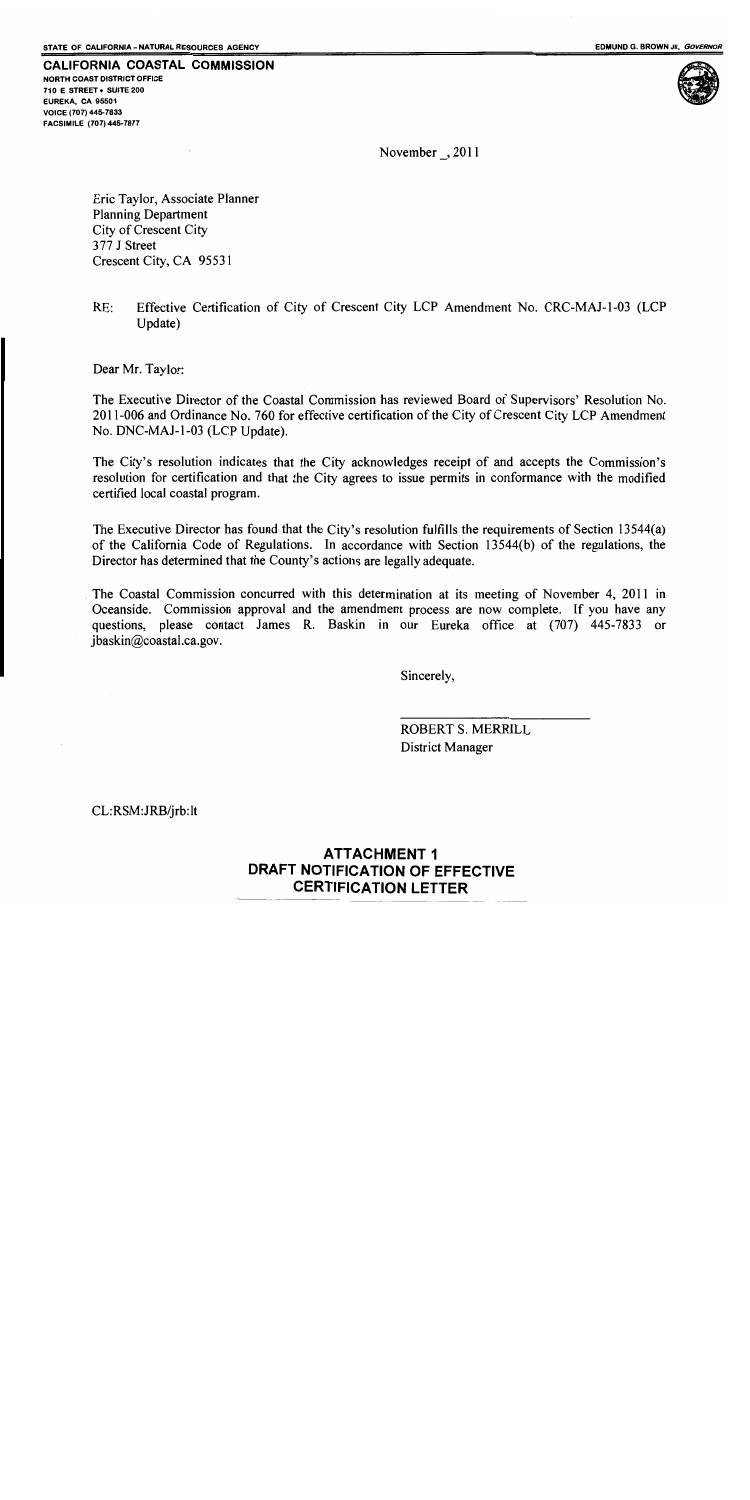#### RESOLUTION NO. 2011-06

### A RESOLUTION OF THE CITY COUNCIL OF THE CITY OF CRESCENT CITY ACKNOWLEDGING RECEIPT AND ACCEPTING THE PROPOSED MODIFICATIONS TO LOCAL COASTAL PROGRAM AMENDMENT NO. CRC-MAJ-1-03 (LCP UPDATE) AS PROVISIONALLY APPROVED BY THE CALIFORNIA COASTAL COMMISSION.

WHEREAS, the City of Crescent City Planning Commission and City Council conducted numerous hearings associated with an update to its Local Coastal Program; and,

**WHEREAS,** on June 2, 2003 the City Council adopted Resolution No. 2003-11 submitting to the Californian Coastal Commission proposed amendments to its Local Coastal Program General Plan/Land Use Plan and Implementation Elements for those areas located in the Coastal Zone within the City of Crescent City; and,

WHEREAS, on October 14, 2010, the California Coastal Commission determined that the City's proposed amendments to the Land Use Plan and Implementation Plan as submitted were not consistent with the policies of Chapter 3 of the California Coastal Act; and,

WHEREAS, on October 14, 2010, consistent with the policies of Chapter 3 of the California Coastal Act, the California Coastal Commission certified the LCP Amendment with suggested modifications to the Land Use Plan and Implementation Plan as described in the Coastal Commission staff report dated September 30, 2010; and,

WHEREAS, the City Council acknowledges that the modifications required by the Coastal Commission to the Land Use Plan are consistent with the Chapter 3 policies of the Coastal Act and the Modifications required by the Coastal Commission to the Implementation Plan conform with and adequately carry out the Land Use Plan as modified; and,

WHEREAS, the City Council, in its evaluation of the Coastal Commission modifications, has considered whether to accept and agree to the modifications, and agree to take whatever action is necessary to implement the modifications, and further agree to issue coastal development permits subject to these modifications and the approved Local Coastal Program.

NOW, THEREFORE, BE IT RESOLVED by the City Council of the City of Crescent City as follows:

- 1. The City Council has accepted and reviewed the Coastal Commission staff report dated September 30, 2010, and hereby acknowledges receipt of the Coastal Commission's Resolutions and Suggested Modifications to the Local Coastal Plan and Implementation Plan.
- $2.$ The City Council hereby agrees to issue coastal development permits subject to these modifications and the approved Local Coastal Program.

#### **ATTACHMENT 2**

#### RESOLUTION NO. 2011-06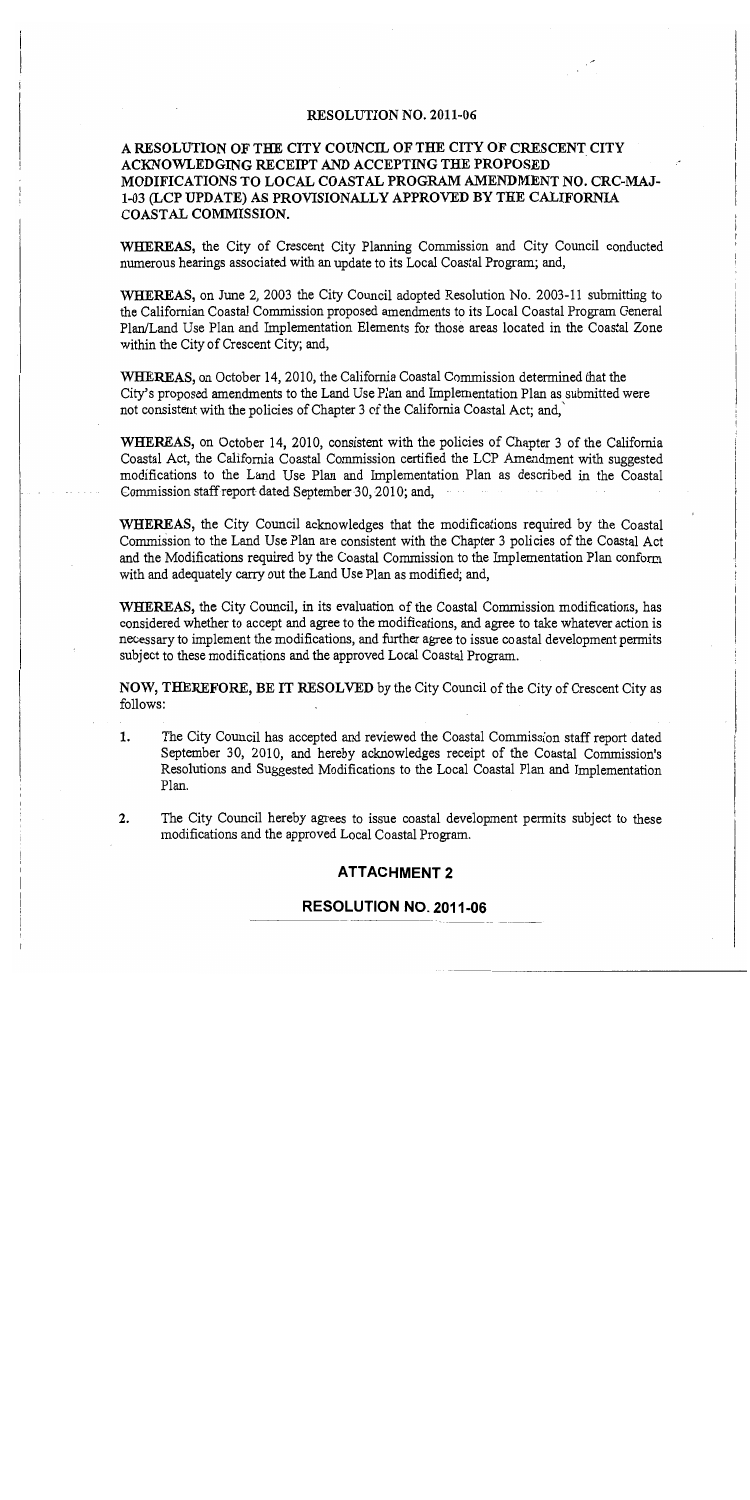- $3.$ The City Council hereby adopts the Findings of Approval, as described in the Coastal Commission staff report dated September 30, 2010, and hereby acknowledges that the modifications required by the Coastal Commission are consistent with the General Plan, and that the modifications will bring the project into conformance with the State Coastal Act.
- $\overline{4}$ . The City Council hereby certifies and adopts the suggested modifications to the General Plan/Zoning Ordinance as they relate to lands within the coastal zone portions of the City, and directs the City Planning Department staff to forward this resolution to the Coastal Commission.

PASSED, APPROVED, AND ADOPTED by the City Council of the City of Crescent City on the 22nd day of February 2011, by the following vote:

AYES: Council Members Enea, Mayor Pro Tem Murray, and Mayor Slert NOES: Council Member Schellong **None** ABSENT: ABSTAIN: Council Member Westfall

Charles Slert, Mavor

Robin Patch, City Clerk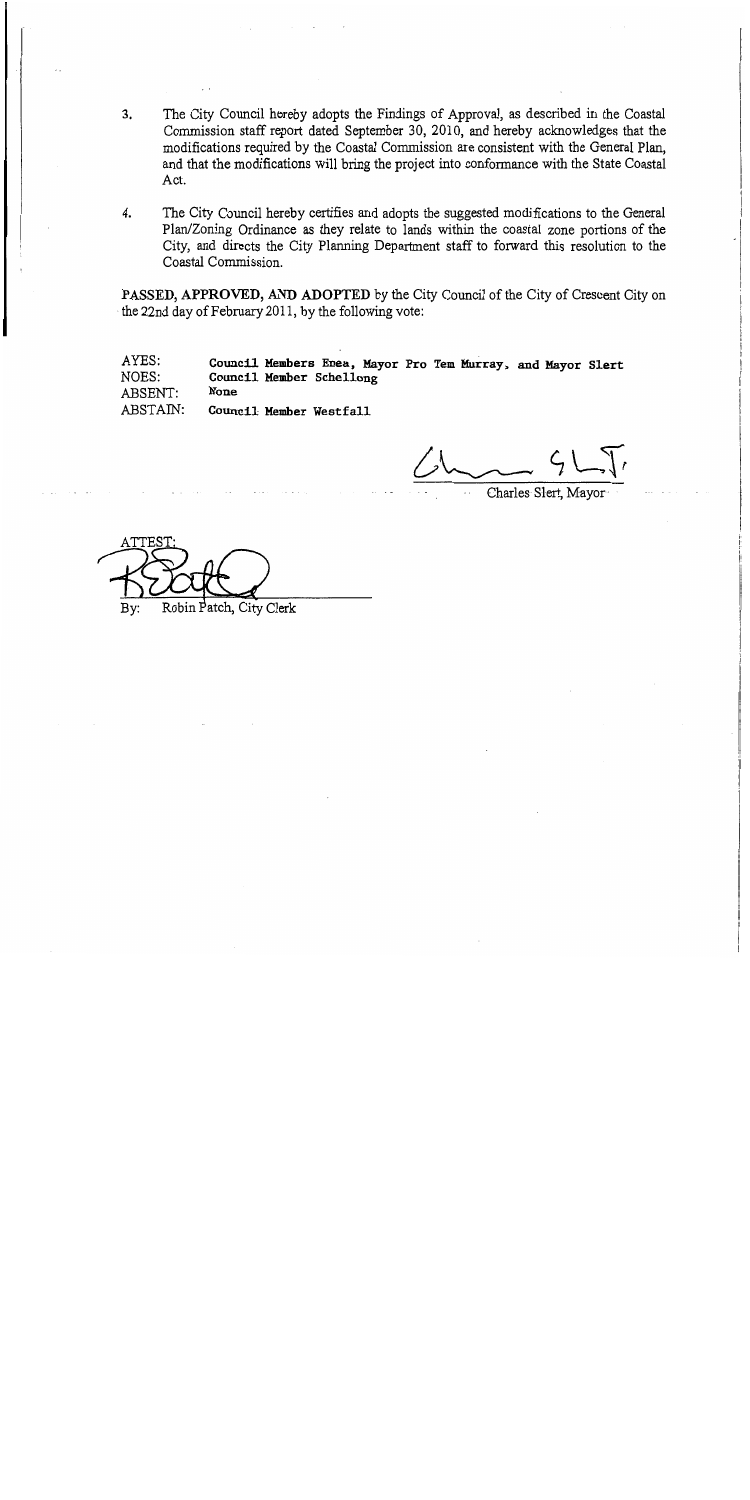#### ORDINANCE NO. 760

AN ORDINANCE OF THE CITY COUNCIL OF THE CITY OF CRESCENT CITY, DEL NORTE COUNTY, STATE OF CALIFORNIA, ADOPTING ZONING CODE AMENDMENT 11-01 TO MAKE VARIOUS CHANGES TO THE CITY'S MUNICIPAL CODE AS REOUIRED BY THE CALIFORNIA COASTAL COMMISSION AND AGREED TO BY THE CITY COUNCIL IN CONJUNCTION WITH CERTIFICATION OF THE LOCAL COASTAL PROGRAM AMENDMENT NO. CRC-MAJ-1-03 (LCP UPDATE) AS PROVISIONALLY APPROVED BY THE CALIFORNIA COASTAL COMMISSION, AND FURTHERMORE, FINDING THE APPROVAL OF ZONING CODE AMENDMENT EXEMPT FROM THE CALIFORNIA ENVIRONMENTAL OUALITY ACT PURSUANT TO SECTION 21080.9 OF THE CALIFORNIA ENVIRONMENTAL OUALITY ACT AS THE COASTAL COMMISSION HAS FOUND THAT APPROVAL OF THE LCP WITH THE INCORPORATION OF SUGGESTED MODIFICATIONS WOULD NOT RESULT IN SIGNIFICANT ENVIRONMENTAL IMPACTS PURSUANT TO CEOA.

WHEREAS, the City of Crescent City has enacted procedural regulations as part of the adopted Zoning Code; and

WHEREAS, a Notice of Public Hearing was posted and published in the newspaper on January 28, 2011 and February 11, 2011; and

WHEREAS, a duly noticed public hearing was held before the City Council on February 22, 2011 to hear public testimony and consider the proposal; and

NOW, THEREFORE, THE CITY COUNCIL OF THE CITY OF CRESCENT CITY, CALIFORNIA HEREBY ORDAINS AS FOLLOWS:

Section 1. The above recitals are all true and correct.

Section 2. The City Council has reviewed and considered the information included in the Zoning Code, staff report for the public hearing, and public testimony prior to taking action on the proposed Zoning Code Amendment. This information is on file and available at the Planning Department at the City Hall of the City of Crescent City.

Section 3. The City Council finds and determines that the adoption of said Zoning Code Amendment is exempt from the California Environmental Quality Act pursuant to Section 21080.9 of the California Environmental Quality Act and the City Council determinations reflect the independent judgment of the City Council.

The City Council hereby further finds and determines that the City has Section 4. followed the procedures for Ordinance Amendments as set forth in Sections 65850 through 65863.13 of the California Government Code.

#### **ATTACHMENT 3**

#### **ORDINANCE NO. 760**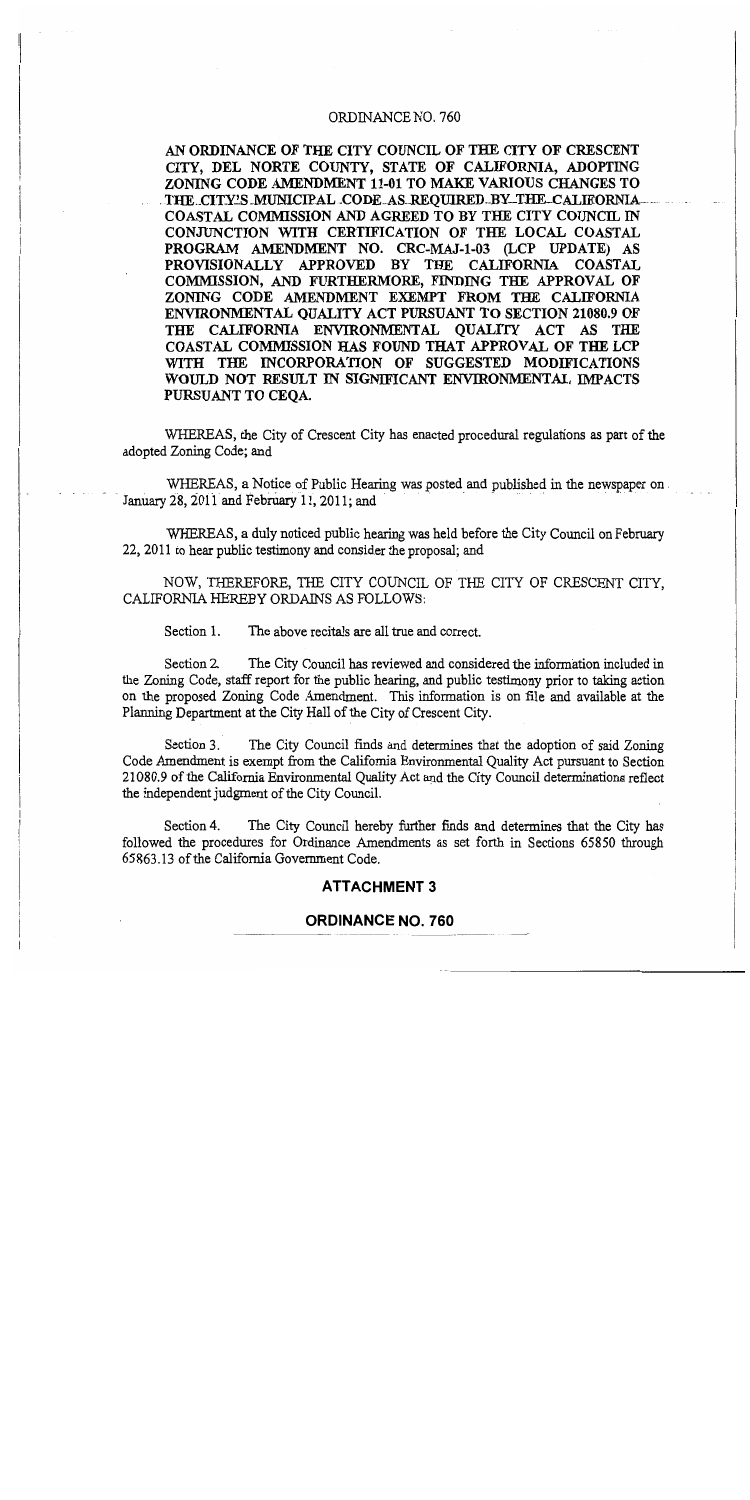The City Council of the City of Crescent City hereby finds that Zoning Section 5. Code Amendment 11-01 is consistent with the General Plan, would not be detrimental to the health, safety, welfare, or public interest, and is internally consistent by not conflicting with the purposes, regulations, and required findings of the Zoning Code.

The City Council of the City of Crescent City hereby adopts Ordinance Section 6. No. 760, adopting Zoning Code Amendment 11-01, making changes required by the California Coastal Commission as described in the Coastal Commission staff report dated October 20, 2010; and agreed to by the City Council in conjunction with the certification of the Local Coastal Program Amendment No. CRC-MAJ-1-03 (LCP Update).

Section 7. If any provision of this ordinance or the application thereof to any persons or circumstances is held invalid, the remainder of the ordinance and the application of such provision to other persons or circumstances shall not be affected thereby.

Section 8. The Mayor shall sign and the City Clerk shall certify passage and adoption of this Ordinance, and shall cause the same to be published and posted pursuant to the provisions of law in this regard, and this Ordinance shall take effect thirty (30) days after its final passage.

PASSED, APPROVED AND ADOPTED this 18<sup>th</sup> day of April 2011.

Charles Slert, Mayor

ATTEST:

Řobin Patch City Clerk

APPROVED AS TO FORM:

Keele

Robert Black, City Attorney